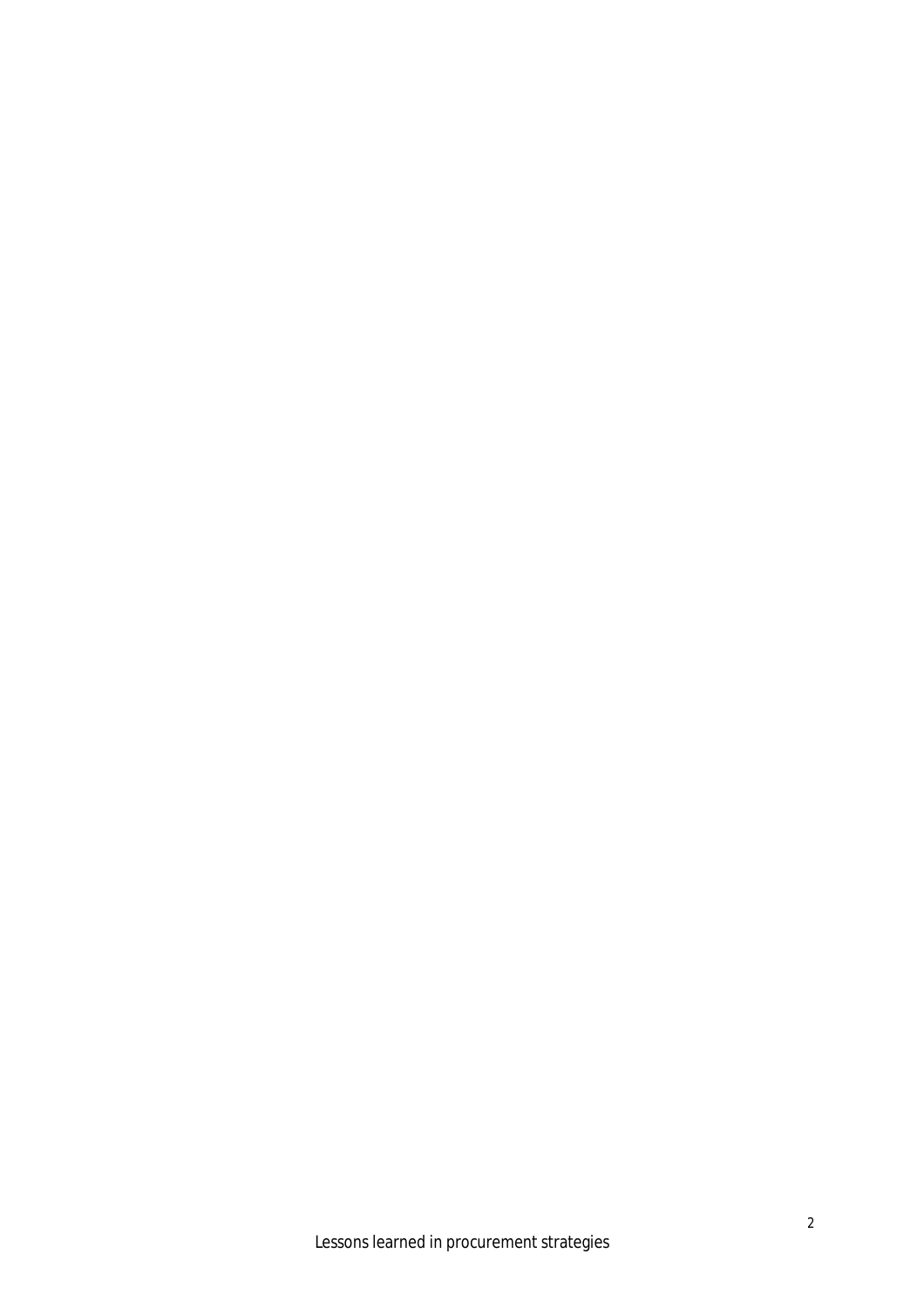### Analyzing and capturing lessons learned in procurement strategy

A Kraljic Portfolio Matrix analysis of the Maasvlakte Power Plant 3 project

#### *Ebony Nijhoff, BCom*

Master thesis to obtain the degree of Master of Science in Business Administration

Date of delivery: 13<sup>th</sup> of December 2013

| Period:                                                                                                                                                                   | September 2012 - December 2013                                                 |                                      |  |  |  |
|---------------------------------------------------------------------------------------------------------------------------------------------------------------------------|--------------------------------------------------------------------------------|--------------------------------------|--|--|--|
| Name:                                                                                                                                                                     | <b>Ebony Nijhoff</b>                                                           |                                      |  |  |  |
| Student number:                                                                                                                                                           | s1111582                                                                       |                                      |  |  |  |
| Telephone number:                                                                                                                                                         | +31(0)6-51550101                                                               |                                      |  |  |  |
| E-mail:                                                                                                                                                                   | e.nijhoff@student.utwente.nl                                                   |                                      |  |  |  |
| E-mail:                                                                                                                                                                   | e.nijhoff@gmail.com                                                            |                                      |  |  |  |
| <b>Coordinators</b><br>1st coordinator:                                                                                                                                   | Ir. Henk Kroon                                                                 | University of Twente                 |  |  |  |
| 2nd coordinator:<br>External coordinator:                                                                                                                                 | Dr. P.C. Schuur<br>Cees van Bragt, MSc                                         | University of Twente<br>E.on Benelux |  |  |  |
| Educational institution: University of Twente, Enschede, The Netherlands<br>School of Management and Government<br>Master Business Administration, specialization Finance |                                                                                |                                      |  |  |  |
|                                                                                                                                                                           | External organization: E.on Benelux, Maasvlakte Power Plant 3, The Netherlands |                                      |  |  |  |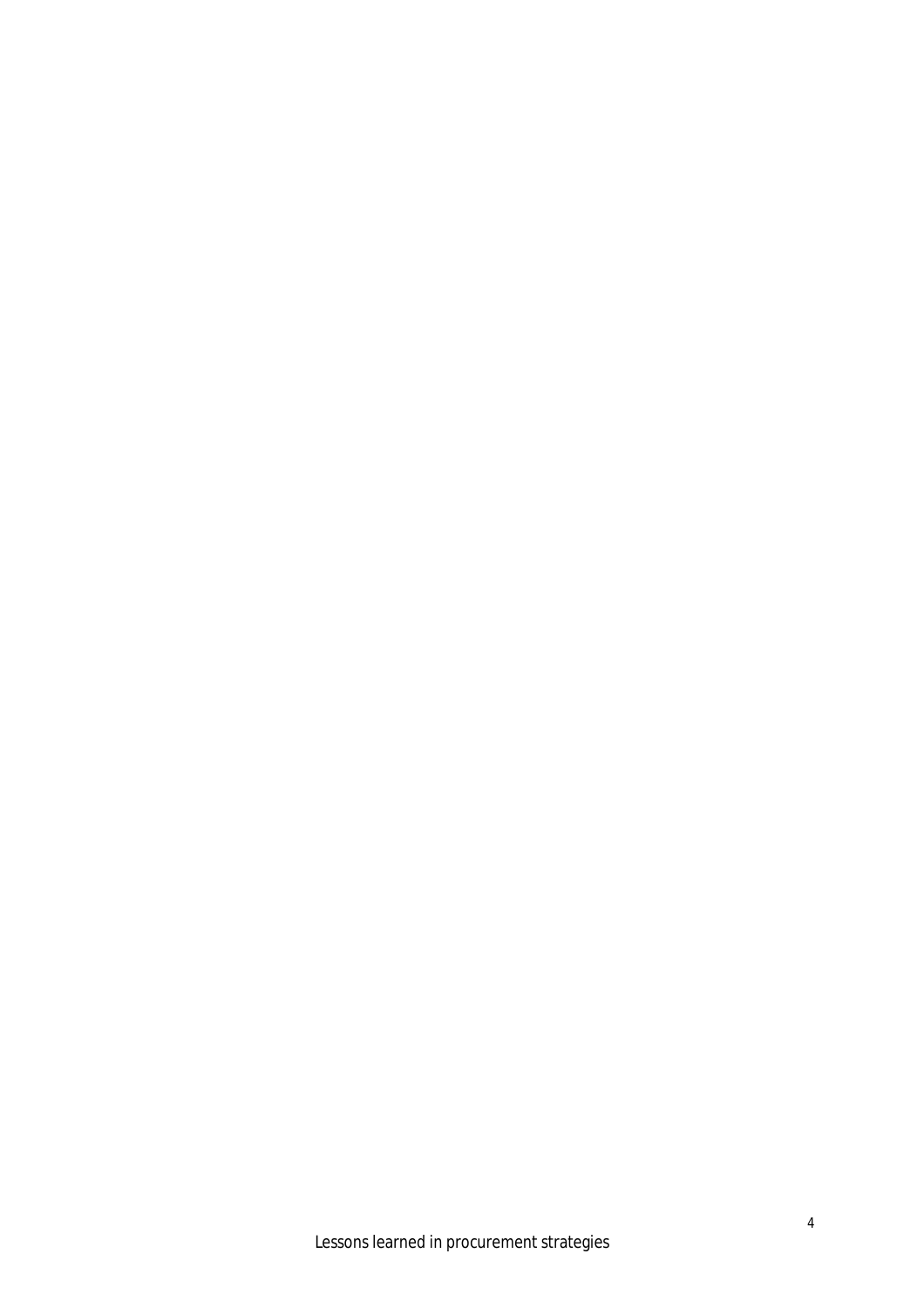#### **I. Summary**

E.On is Europe's largest private energy provider. At this moment E.On is building a power plant at the Maasvlakte (MPP3), in the Netherlands. Commissioned by the financial project manager of the project, the procurement strategies of the MPP3 project were analyzed by means of the following main research question: "What are the lessons learned for future projects in procurement strategy based on a Kraljic Portfolio matrix analysis and applied at the project Maasvlakte Power Plant 3?". Hence, the goal of this study was to give E.On recommendation on how to arrange the procurement function in future projects in terms of procurement strategies.

The KPM model was developed by Kraljic (1983) to group products by means of profit impact and supply risks. Putting these to variables on two axes result in a matrix which can be divided into four quadrants; strategic quadrant, leverage quadrant, bottleneck quadrant, and non-critical quadrant. Each quadrant proposes a different procurement strategy for the products which fall within the given quadrant; strategic items; long-term relationship, leverage items; competitive bidding, bottleneck items; securing the supply, and non-critical items; low costs

Even though the original model is proven over time to be a trustworthy tool to analyze procurement portfolios, it has never been applied in an project environment. By adding project environment specific variables to evaluate the procurement portfolio, the impact of project specific values were taken into consideration to arrange the portfolio. The variables of the model were:

#### **Vertical axes**

It is difficult to make an estimation of the profitability impact, and the value added by the product line, because the construction of the power plant is still ongoing. Therefore it was chosen to only use one variable for the measurement of profit impact. This is the strategic importance of procurement in terms of the percentage of raw materials in total costs. Because the procurement of the MPP3 project took place based on so called 'lots', the contract cost per lot were weighted in terms of the total contract costs, in percentages. In terms of project management this is called the "CAPEX index". Van Weele (2005) states that in sum twenty percent of the products will be responsible for eighty percent of the total costs. This is the break-line between the "high" and "low" CAPEX index.

#### **Horizontal axes**

In the original model of Kraljic the horizontal axes is determined by weighting the 'supply risk'. This is the risk based on the product complexity and/or the supply market. Because the model which was built for this research will be used in a project environment, specific project environmental variables were used as well. To overcome some of the disadvantages of the weighted factor method, limited factors were used to determine all the project dependencies per item.

The only requirement was that all the information which was needed for each variable had to be available, otherwise it would be impossible to complete the model with the chosen variables.

Some of the factors were extracted of the original model of and some were extracted from project management theory. The factors are; (1) product complexity, (2) supply market, and (3) project dependence.

#### *Product complexity*

"If the item to be purchased is new or particularly complex, the company may have to pay greater attention to the supplier relationship" (Olsen & Ellram, 1997, p. 104). In other words, increase in product (1) novelty or (2) complexity leads to a higher supplier risk. Whereas novelty can reflect on a new technique used to produce a product (production process) or a total new product. And product complexity reflects the complexity of the technology used in the production process (Kraljic, 1983; Olsen & Ellram, 1997).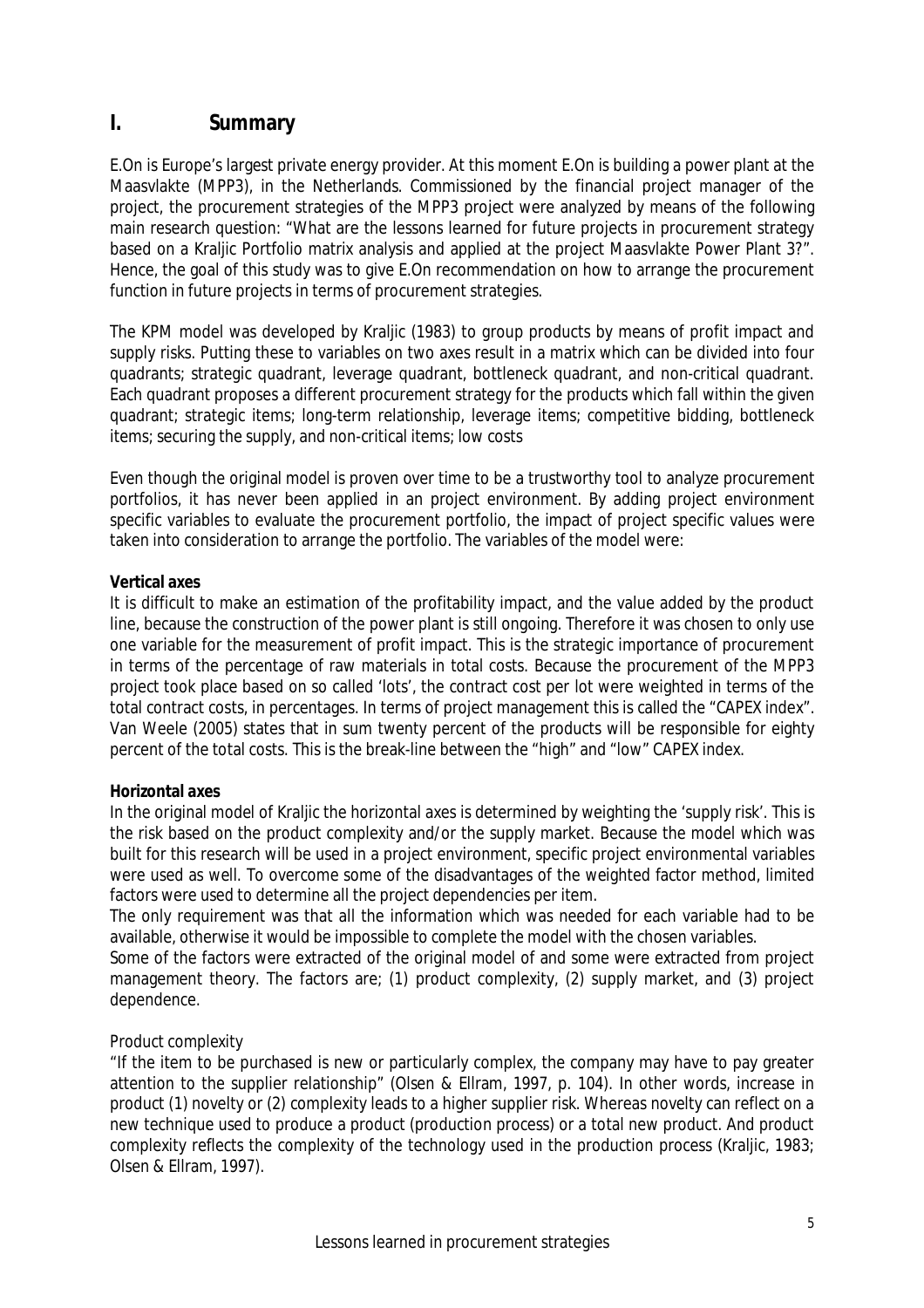#### *Supply market*

If there is only one supplier whom can supply a specific product, it is difficult to acquire the goods for a low price. In case this only supplier cannot deliver the products you need, you have no other option than to wait or find a substitution (Caniëls & Gelderman, 2005; Gelderman & van Weele, 2003; Kraljic, 1983; Van Weele, 2005). From this factor two variables can be subtracted: (1) The number of suppliers and (2) the possibilities for substitution. The number of suppliers is simply measured by counting the suppliers in absolute numbers. Substitution is the absolute number of substitution possibilities that a product has.

#### *Project dependence*

In addition, in a project environment there is a high project dependency in terms of (1) delivery time, (2) product quality, and (3) exposure. In a project environment timing of the delivery is important because every phase in the project is interdependent (Masi, Micheli, & Cagno, 2012). Delays in the delivery will cause additional costs because of the interdependence of the phases (Ronen & Trietsch, 1993). Product quality is described by Masi et al. (2012) as the plant quality dependence on the purchased items. Implying that the quality of the products will affect the quality of the total plant. Exposure can be described in terms of the cost price of the products. The higher the price, the higher the exposure, and therefore a higher supply risk (Masi et al., 2012).

#### **Weighing the project dependencies**

The measurement used to calculate one outcome out of the different variables within the same dimension is the methodology from Narasimhan (1983) which is described in the article of Olsen and Ellram (1997). It is developed to determine the weight of each variable on the lowest level of the hierarchy. Within this methodology the variables can be compared at different levels. The levels to calculate will look like Figure 1.



**Figure 1 - Determination project dependencies per lot**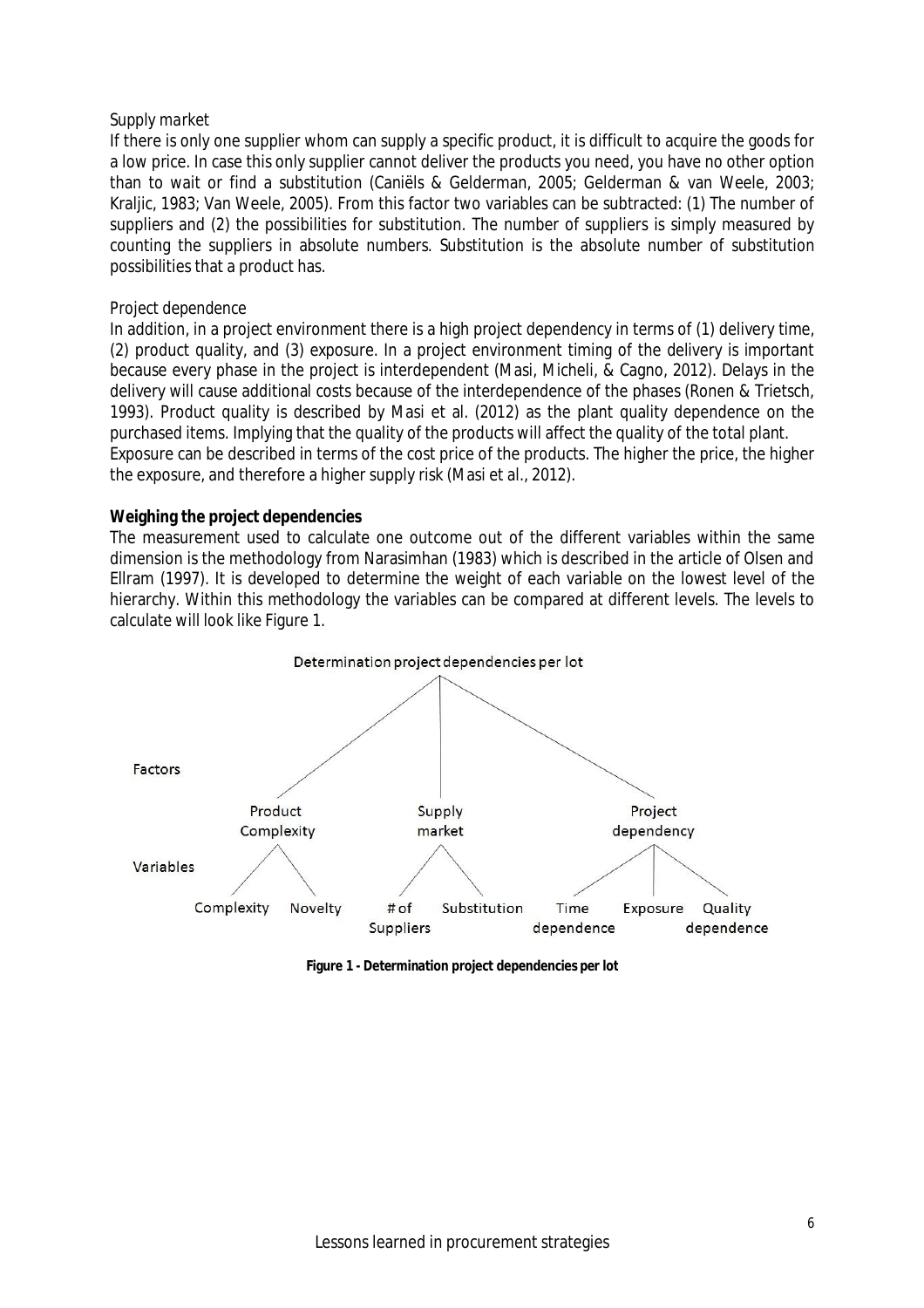All the in Figure 1 mentioned variables and factors were calculated as follows;

|    |                             | ຳ                 | <br>'n           |    |     |
|----|-----------------------------|-------------------|------------------|----|-----|
|    |                             | $\mathsf{A}_{12}$ | <br>$A_{1n}$     |    |     |
| ി  | $^{\prime}$ $\cdot$ $\cdot$ | $\mathsf{A}_{12}$ | <br>$A_{1n}$     |    | vvว |
|    |                             |                   | <br>             |    |     |
| ιn | ∧n′                         | An?<br>1 I.Z      | <br>$\lambda$ nn | ←n | vvn |
|    |                             |                   |                  |    |     |

Where:

- $N =$  The number of variables/factors
- fi = A variable/factor
- $X_{ii}$  = The result of an evaluation of variable/factor i's importance compared to variable/factor j's importance using a scale from 1 (equally importance) to 9 (absolute importance). If variable/factor i is less important than variable/factor  $j$ ,  $x_{ii}$  is evaluated instead. The matrix is completed by using the equation:  $X_{ii} = 1/X_{ii}$
- Zi = Geometric mean of row number i:  $\mathsf{Zi} = \mathsf{Y} \mathsf{X}_{11} \cdot \mathsf{X}_{12} \cdot \dots \cdot \mathsf{X}_{1n}$
- $S =$  The sum of the geometric means:

$$
S=\sum_{f=1}^n Z_1
$$

 $W_i$  = The weight of variable/factors i

As recommended, every variable was scored based on the scale of 1 (low) and 10 (high), with an exception for the variables 'number of suppliers' and 'number of possible substitutions'. These two variables were filled in based on the actual number of supplier. The reason for this distinguish was because Van Weele (2005) states that products with only one or two suppliers have a high supply risk. In this case consensus to fill in these products was needed. Like Gelderman and van Weele (2003) note there are always exceptions on the outcome of the classification. Nevertheless, a score was given afterwards to the supply market variables to get an insight on how the matrix would look like if the variables were scored based on the scale 1 to 10. The following scale was used:

| 1 supplier     | $=$ score 10  |
|----------------|---------------|
| 2 suppliers    | $=$ score $9$ |
| 3 suppliers    | $=$ score $8$ |
| 4 suppliers    | $=$ score $7$ |
| > 5 suppliers  | $=$ score 4   |
| > 10 suppliers | $=$ score $2$ |
| > 20 suppliers | $=$ score 1   |
|                |               |

The score of each variable was multiplied by the weighting of that variable. Each of these outcomes per variable was added up. The outcome of the equation is the score of the project dependency of that individual lot (Olsen & Ellram, 1997).

The break-line to determine whether the supply risk is low or high, was set at 5.5 points or in this case 55%. This division is in line with the proposed methodology of Gelderman (2004). Meaning that every lot with an outcome lower than 55% has a low supply risk and everything above 55% has a high supply risk.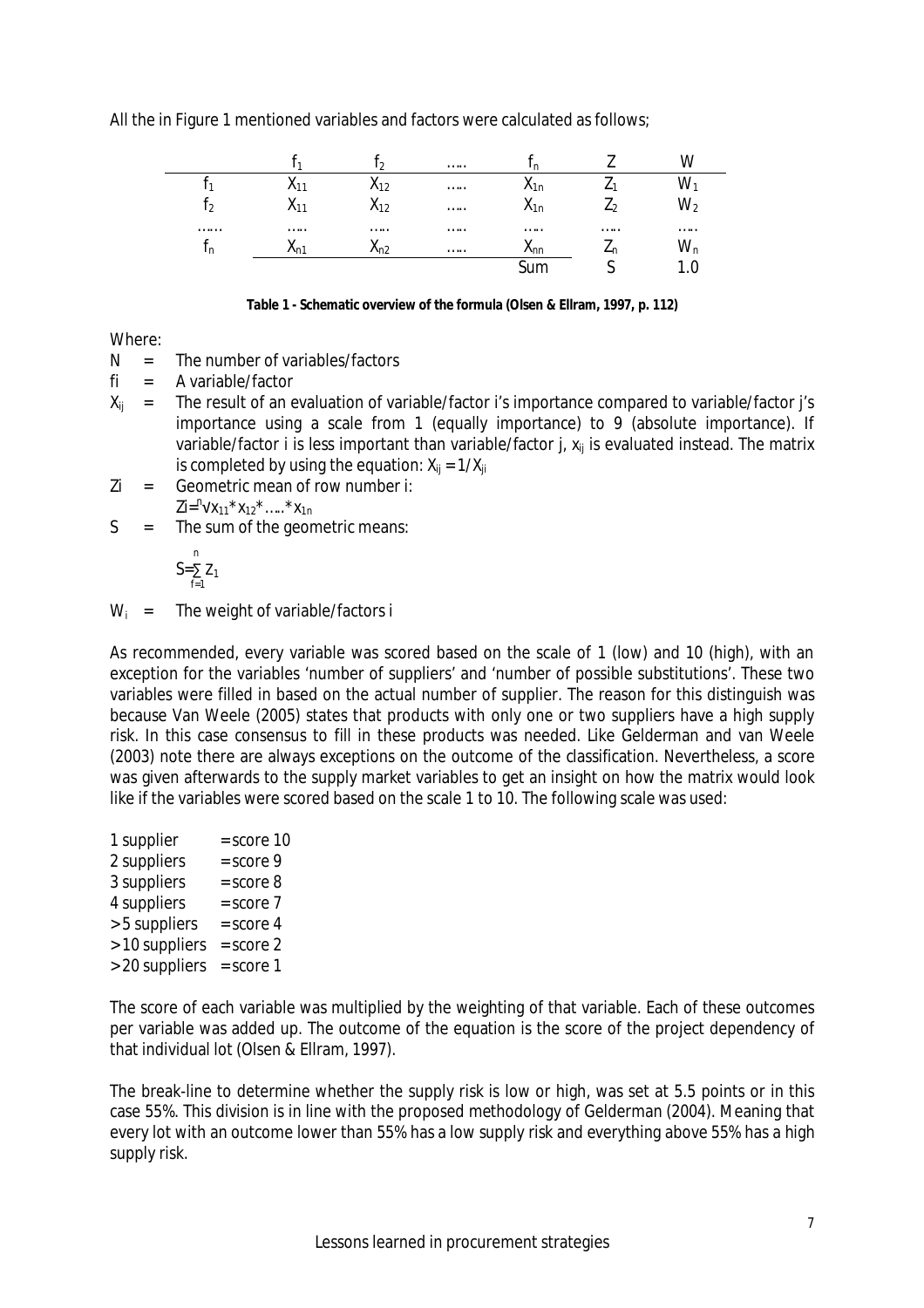This customized model was used to analyze the procurement portfolio of the MPP3 project, and adds value to existing procurement theory in project environments, since there is little known about how to handle procurement portfolios in project environments. Also, the model is tested and validated in a project of E.On, which makes it an usable model for E.On to use in future projects to determine the procurement portfolio.

The model was established by assessments of the project managers and the project director. After the procurement portfolio was divided into the four quadrants, nine lots, two from each quadrant and three from the strategic quadrant, were chosen to research more in-depth by means of interviews with the lot team of each lot. In total 31 interviews were conducted.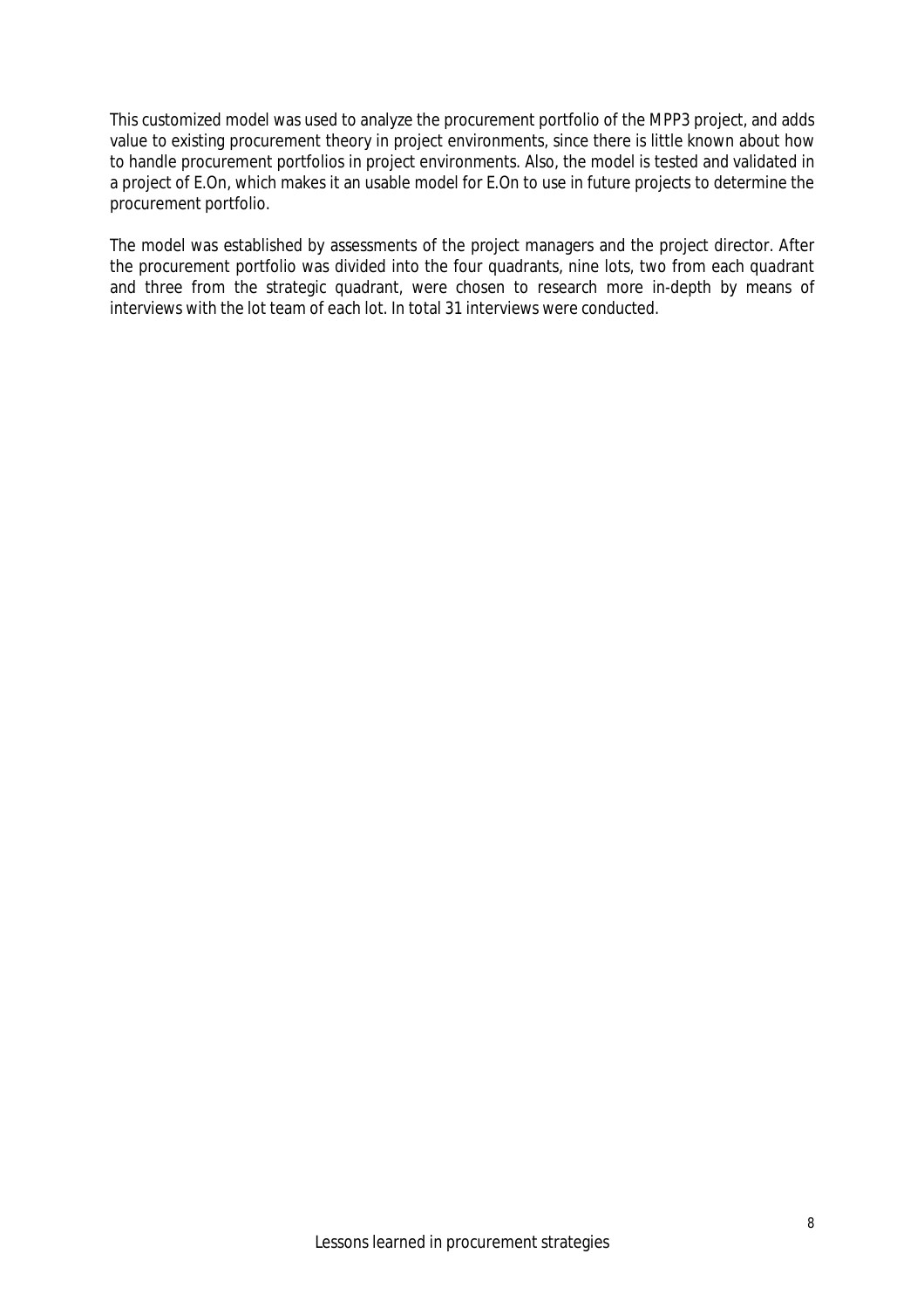#### **II. Acknowledgements**

In my years as a student I have faced many challenges. By far, writing my master thesis was the biggest challenge of them all. In the past one and a half year I have faced many struggles both personally as study related. Now that I have overcome them all, it is my greatest pleasure to present this report about the lessons learned in procurement strategies that should be implemented in the procurement function of E.On in future projects. Without the help of many, I would not have accomplished this. I would like to take this opportunity to thank the following people:

First, I want to thank E.On Benelux for making it possible for me to write my thesis in an international project environment. Special thanks goes out to Cees van Bragt, my supervisor at E.On. for the valuable insights, advice, support, and for his understanding that things did not worked out as planned in terms of time. Also, my gratitude goes out to all of the people working at the MPP3 project, for your support, sympathy, and making me feel welcome and a true member of the project. To the people whom have contributed insights for my research, cooperated with the interviews, and filled in the assessments, thank you so much for your time, input, flexibility, and advice! Without you this was not possible to acquire.

Furthermore, I would like to thank Henk Kroon for supervising me on behalf of the university of Twente. Thank you for your insights and advice, not only study related but also for making me a better person by making me understand that it is always useful to know what your own limits are and listen to them. I would also like to thank dr. P.C. Schuur for reading my report in the last stages and giving me feedback to finalize my report.

Last but not least, I want to thank all of my family and friends for their support and encouragement throughout my whole study career. Special thanks goes out to my stepfather Mees van der Horst, for helping me finding an interesting assignment and providing me with insights and feedback all the way through. Also a special word of thanks goes out to both of my loving parents. My mother who provided me with the best food one could imagine during my time at the Maasvlakte, and her knowledge of the English language which made me a better writer. And my father for always believing in me, encouraging me to get the best out of myself, and helping me accept that perfection is not always a virtue. Also to all my other family members and friends who remain unnamed here, your encouragement and support will never go in vain, since you all helped me to become the person who I am now, so thank you!

Hengelo, December 2013

Ebony Nijhoff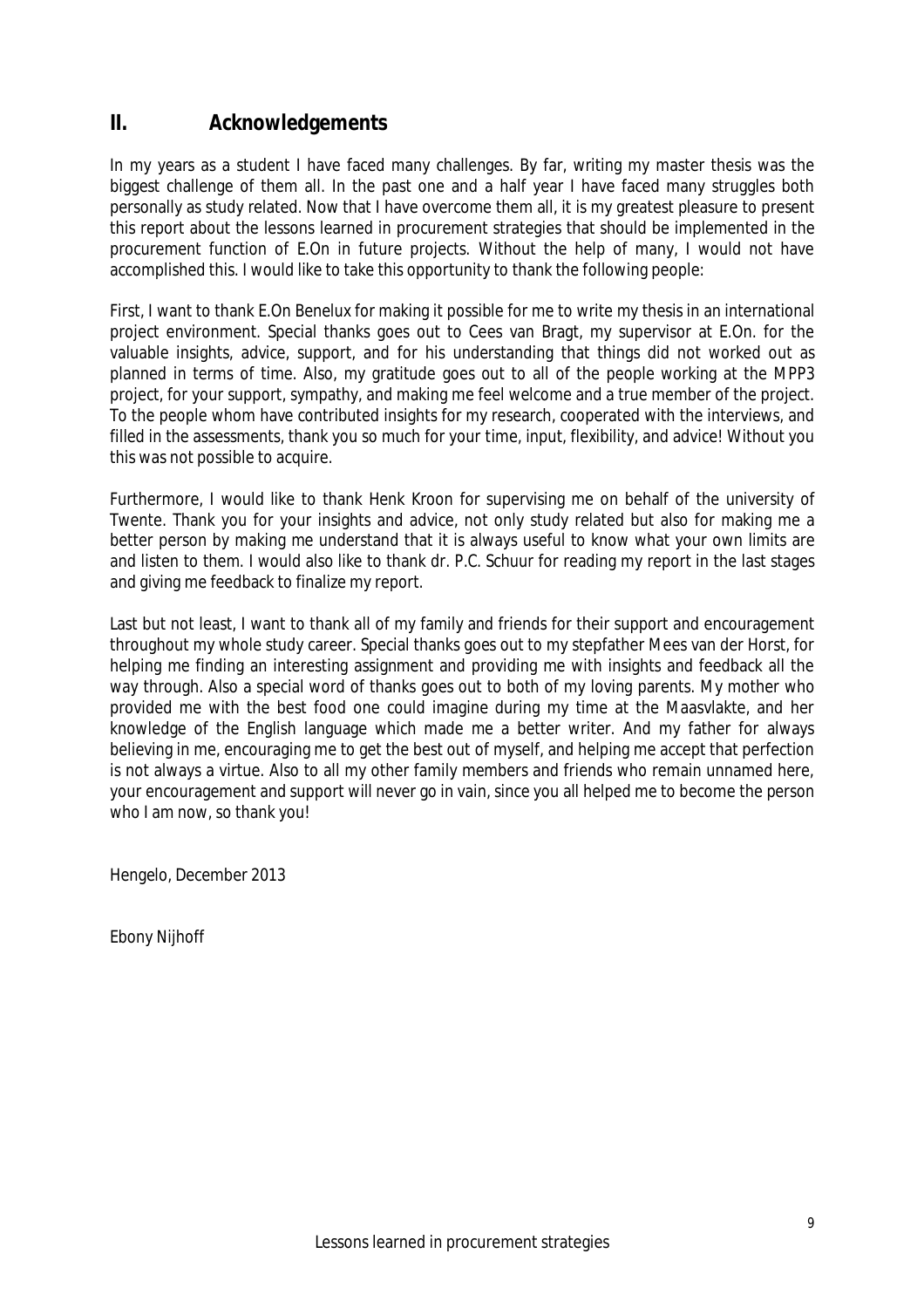#### **Bibliography**

- Abdul-Kadir, M. R., & Price, A. D. F. (1995). Conceptual phase of construction projects. *International Journal of Project Management, 13*(6), 387-393. doi: 10.1016/0263-7863(96)81776-5
- Atkinson, R. (1999). Project management: cost, time and quality, two best guesses and a phenomenon, its time to accept other success criteria. *International Journal of Project Management, 17*(6), 337-342. doi: 10.1016/s0263-7863(98)00069-6
- Babbie, E. R. (2010). *The practice of social research* (12th ed.). Belmont, Calif: Wadsworth Cengage. . Building the Maasvlakte Power Plant 3. (2008) *Building the* (pp. 1-20).
- Caniëls, M. C. J., & Gelderman, C. J. (2005). Purchasing strategies in the Kraljic matrix A power and dependence perspective. *Journal of Purchasing and Supply Management, 11*, 141-155.
- Cooke-Davies, T. (2002). The "real" success factors on projects. *International Journal of Project Management, 20*(3), 185-190. doi: 10.1016/s0263-7863(01)00067-9
- de Boer, L., Labro, E., & Morlacchi, P. (2001). A review of methods supporting supplier selection. *European Journal of Purchasing and Supply Management*, 75-89.
- de Wit, A. (1988). Measurement of project success. *International Journal of Project Management, 6*(3), 164-170. doi: 10.1016/0263-7863(88)90043-9
- E.on. (2012, July 18). *Website of E.On Benelux N.V.* Retrieved from http://www.eon.nl
- Eon-Benelux. (2012). New power plant on the Maasvlakte. Rotterdam, Nederland.
- Gelderman, C. J. (2004). *De inkoopportfolio*. Alphen aan den Rijn: Kluwer
- Gelderman, C. J., & Semeijn, J. (2006). Managing the global supply base through purchasing portfolio management. *Journal of Purchasing and Supply Management, 12*, 209-217.
- Gelderman, C. J., & van Weele, A. J. (2003). Handling measurement issues and strategic directions in Kraljic's purchasing portfolio model. *Journal of Purchasing and Supply Management, 9*, 207- 216.
- Gelderman, C. J., & van Weele, A. J. (2005). Purchasing portfolio models: A critique and update. *The journal of Supply Chain Management*(Summer), 19-28.
- Haughey, D. (Producer). (2009, 3 October 2012). An introduction to project management. Retrieved from http://www.projectsmart.co.uk/introduction-to-project-management.html
- Kerzner, H., Ph.D. (2009). *Project management: A systems approach to planning, scheduling, and controlling* (10th ed.). New York: John Wiley & Sons, Inc.
- Kraljic, P. (1983). Purchasing Must Become Supply Management. *Harvard Business Review*(83509), 1- 13.
- Masi, D., Micheli, G. J. L., & Cagno, E. (2012). *A meta-model for choosing a supplier selection technique within an EPC company*. Journal of Purchasing and Supply Management. Retrieved from http://www.sciencedirect.com/science/article/pii/S1478409212000349
- Munns, A. K., & Bjeirmi, B. F. (1996). The role of project management in achieving project success. *International Journal of Project Management, 14*(2), 81-87. doi: 10.1016/0263- 7863(95)00057-7
- Nellore, R., & Soderquist, K. (2000). Portfolio approaches to procurement Analysing the missing link to specifications. *Long Range Planning, 33*(2), 245-267.
- Olsen, R. F., & Ellram, L. M. (1997). A portfolio approach to supplier relationships. *Industrial Marketing Management, 26*(2), 101-113.
- Qureshi, T. M., Warraich, A. S., & Hijazi, S. T. (2009). Significance of project management performance assessment (PMPA) model. *International Journal of Project Management, 27*(4), 378-388. doi: 10.1016/j.ijproman.2008.05.001
- Ramsay, J. (1994). Purchasing power. *European Journal of Purchasing & Supply Management, 3*(1), 125-138.
- Ronen, B., & Trietsch, D. (1993). Optimal scheduling of purchasing orders for large projects. *European Journal of Operational Research, 68*(2), 185-195. doi: 10.1016/0377-2217(93)90302-4
- Van Weele, A. J. (2005). *Inkoop in strategisch perspectief*. Alphen aan den Rijn: Kluwer bv.